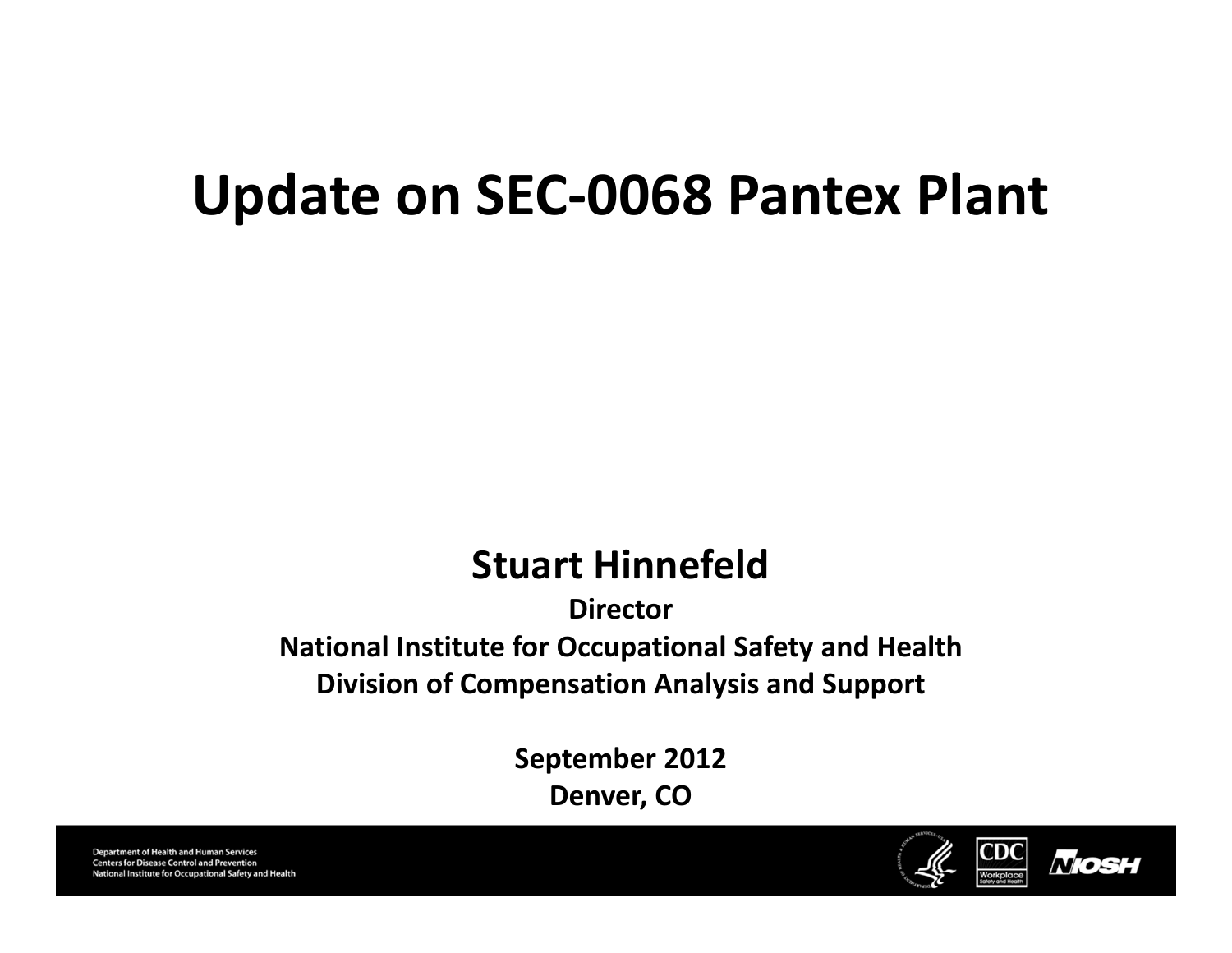# **Petition Status**

- **The petitioned class (after consult call with NIOSH) was 'all workers who worked in all facilities at Pantex from 1/1/51 to 12/31/91'**
- **NIOSH initial decision that petition did not qualify was reversed by Administrative Review**
- **The evaluated class was 'all employees who worked in any facility/location at Pantex from 1/1/51 to 12/31/91'**

**Department of Health and Human Services Centers for Disease Control and Prevention** nal Institute for Occupational Safety and Health

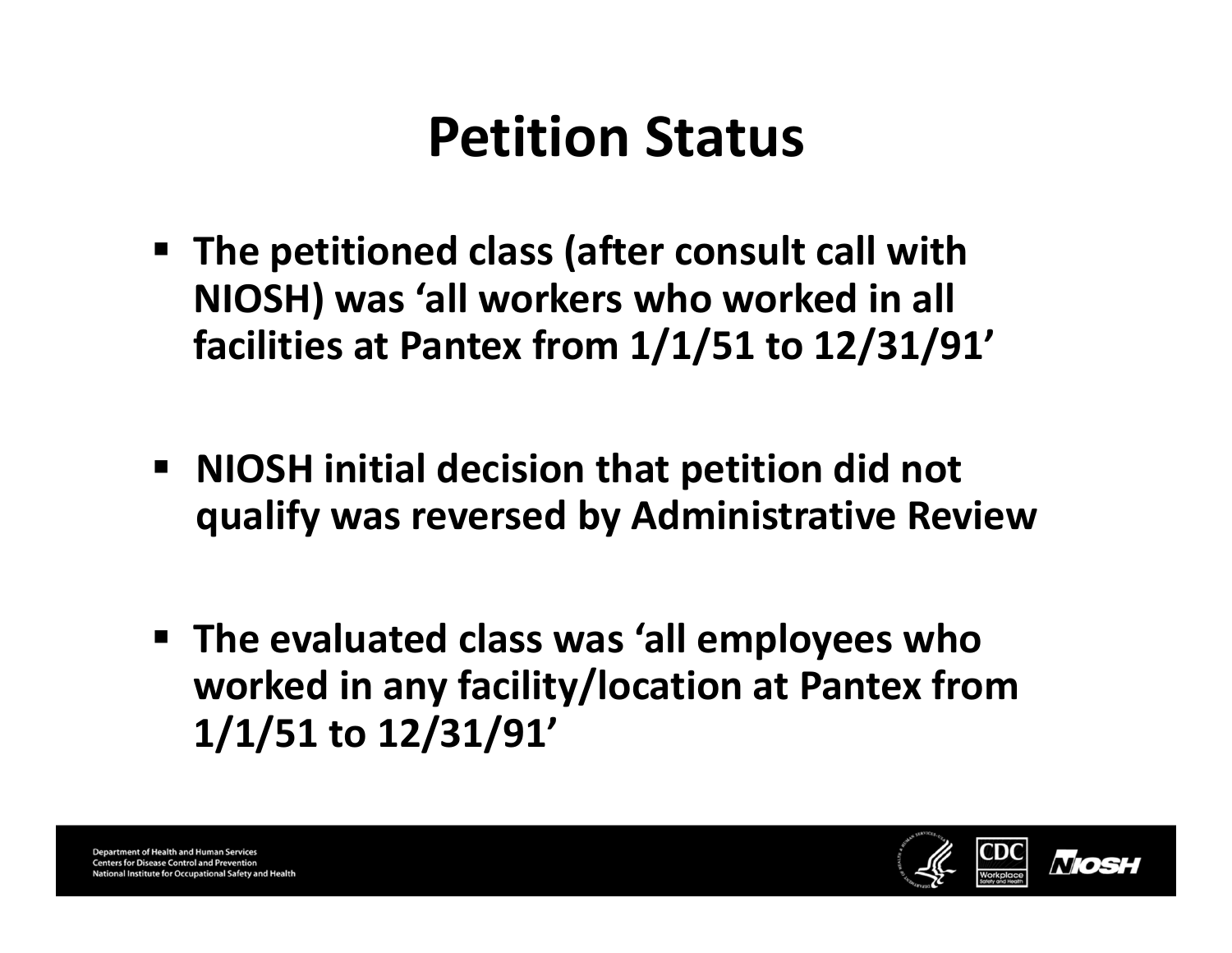- **At its November 2011 meeting the Board recommended adding <sup>a</sup> class for all workers from 1/1/58 to 12/31/83 based on infeasibility of reconstructing internal doses from uranium, in accordance with recommendation from the Pantex Work Group**
- **The NIOSH ER had proposed that internal doses from uranium could be bounded by the doses received during dismantlement of the W28 weapon system, considered the "dirtiest"**

**Department of Health and Human Services Centers for Disease Control and Prevention** lational Institute for Occupational Safety and Health

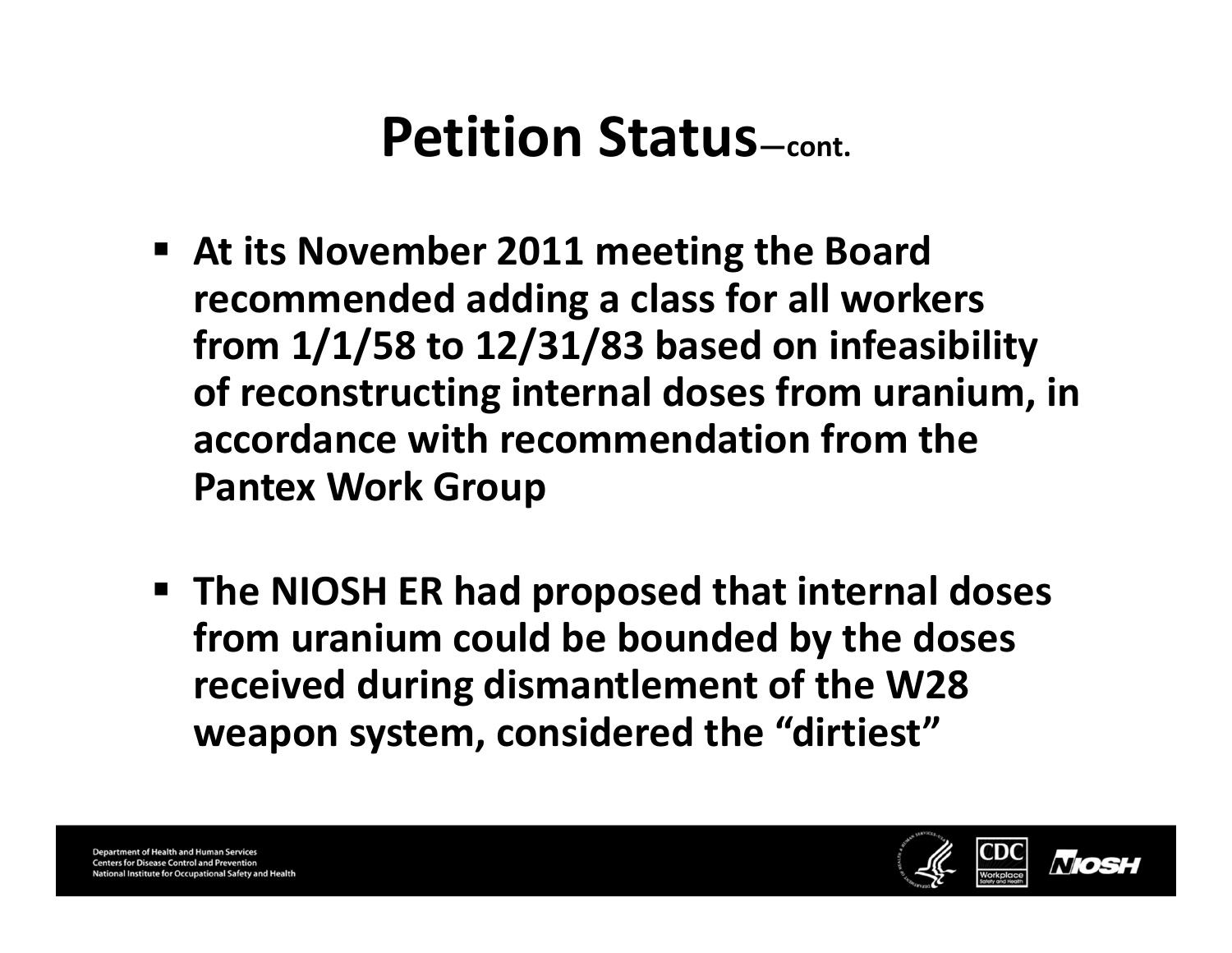- **W28 dismantlement began in 1984; dismantlement activities were suspended in 1989**
- **Some months after the suspension of dismantlement activities uranium bioassay samples were collected from workers who had worked on W28 dismantlement**
- **NIOSH ER proposed that data set could be used to calculate bounding internal doses to uranium**

**Department of Health and Human Services Centers for Disease Control and Prevention** nal Institute for Occupational Safety and Health

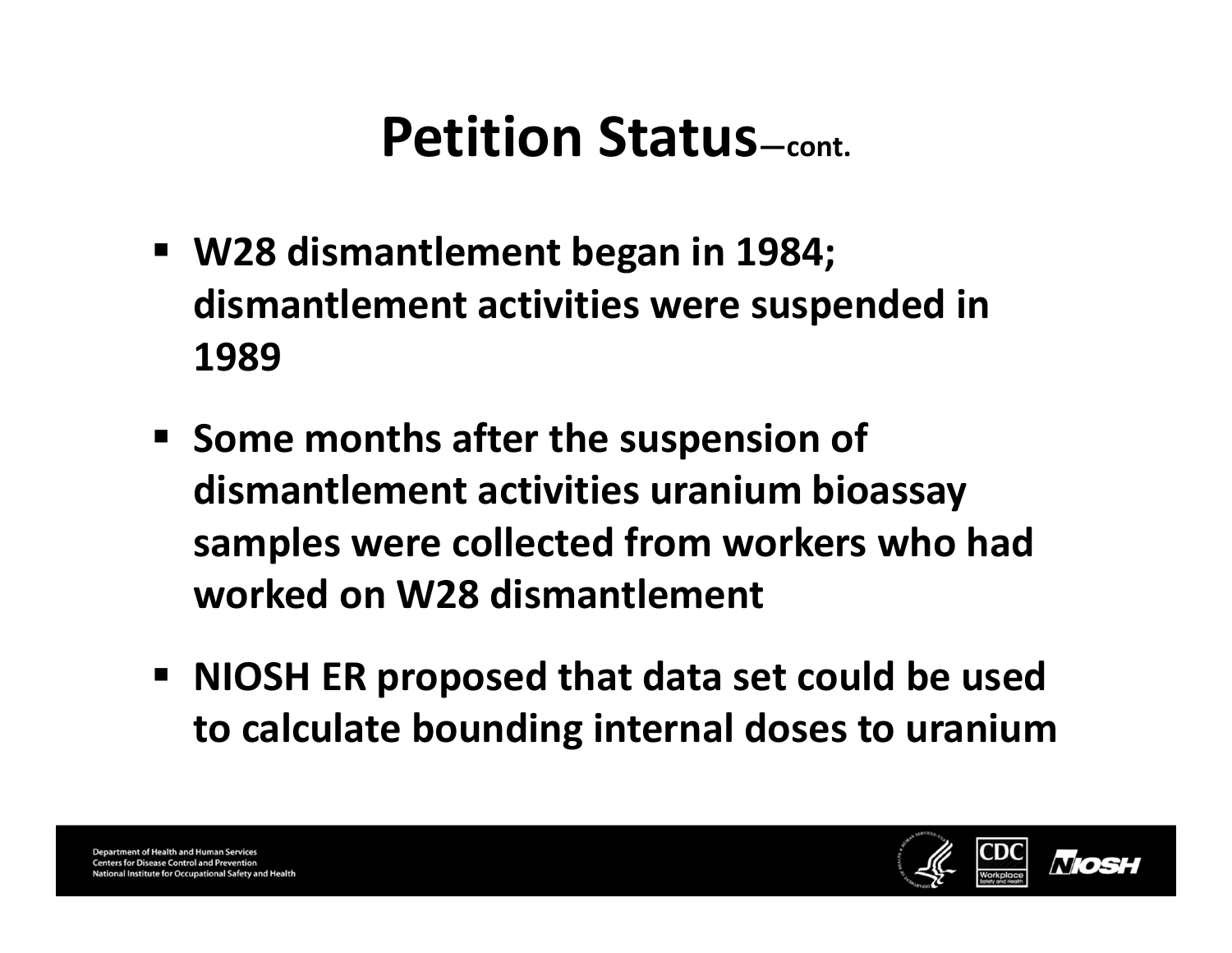- **Prior to the November 2012 Board meeting the Pantex Work Group concluded that work conditions and controls were not sufficiently static at Pantex from 1958 through the late 1980s to permit doses from W28 dismantlement to be instructive about doses from earlier operations, so they recommended the addition of the 1958‐1983 class**
- **The Work Group took no position on the 1984‐ 1989, 1990‐1991, or 1951‐1957 periods**

**Department of Health and Human Services Centers for Disease Control and Prevention** lational Institute for Occupational Safety and Health

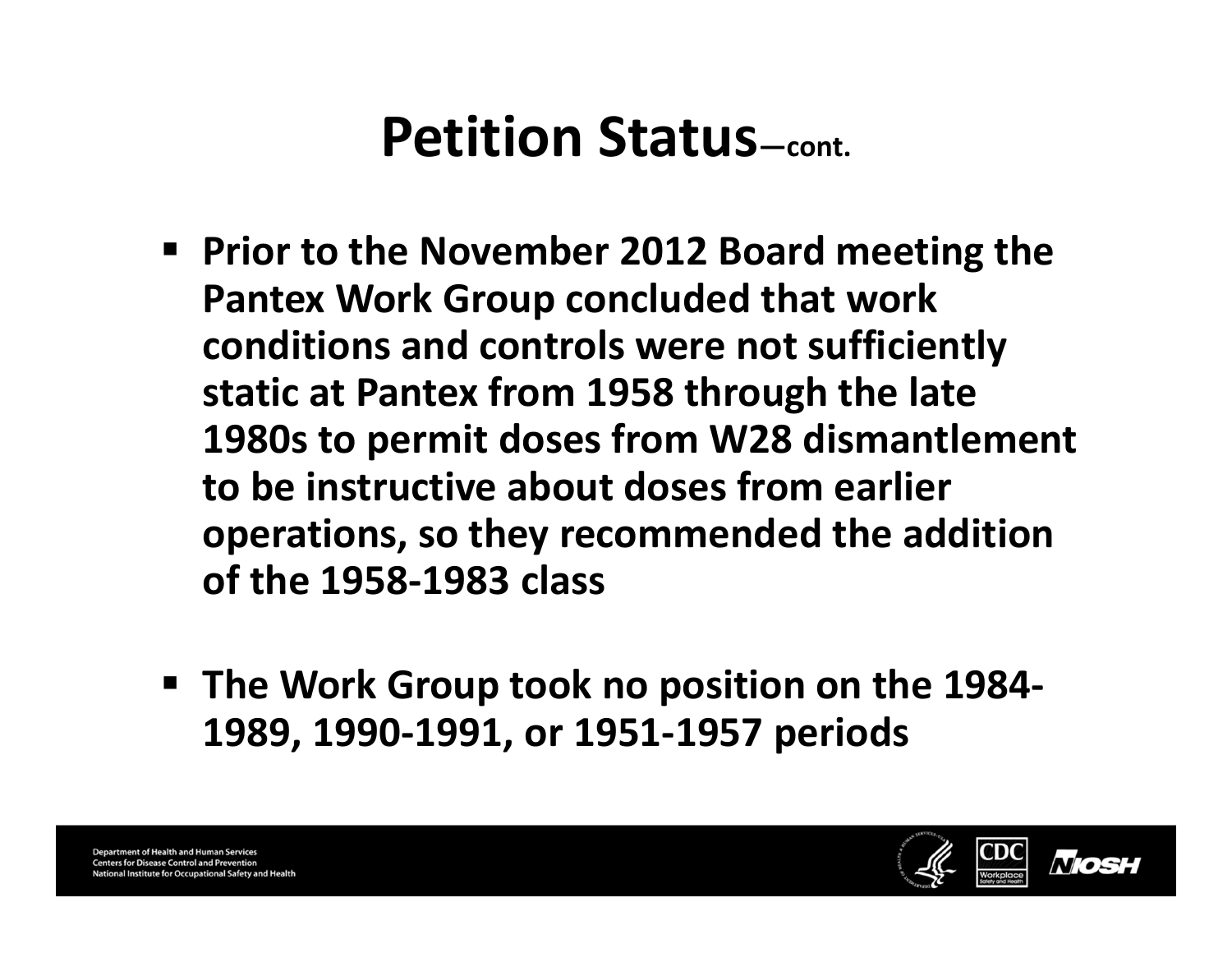#### **1951 to 1957**

• **Early Pantex operations mainly involved high explosives work. 1958 was chosen as start date for recommended class because radioactive components were clearly being handled at Pantex at that time. However, earlier work may have involved some radioactive materials, so some additional investigation is required for this period.**

#### **1984‐1989**

• **For months NIOSH has searched for records that would allow more precise interpretation of the W28 bioassay data. On Sep 5, 2012, Pantex point of contact emailed that the records NIOSH was seeking might have been located.**

**Department of Health and Human Services Centers for Disease Control and Prevention** National Institute for Occupational Safety and Health